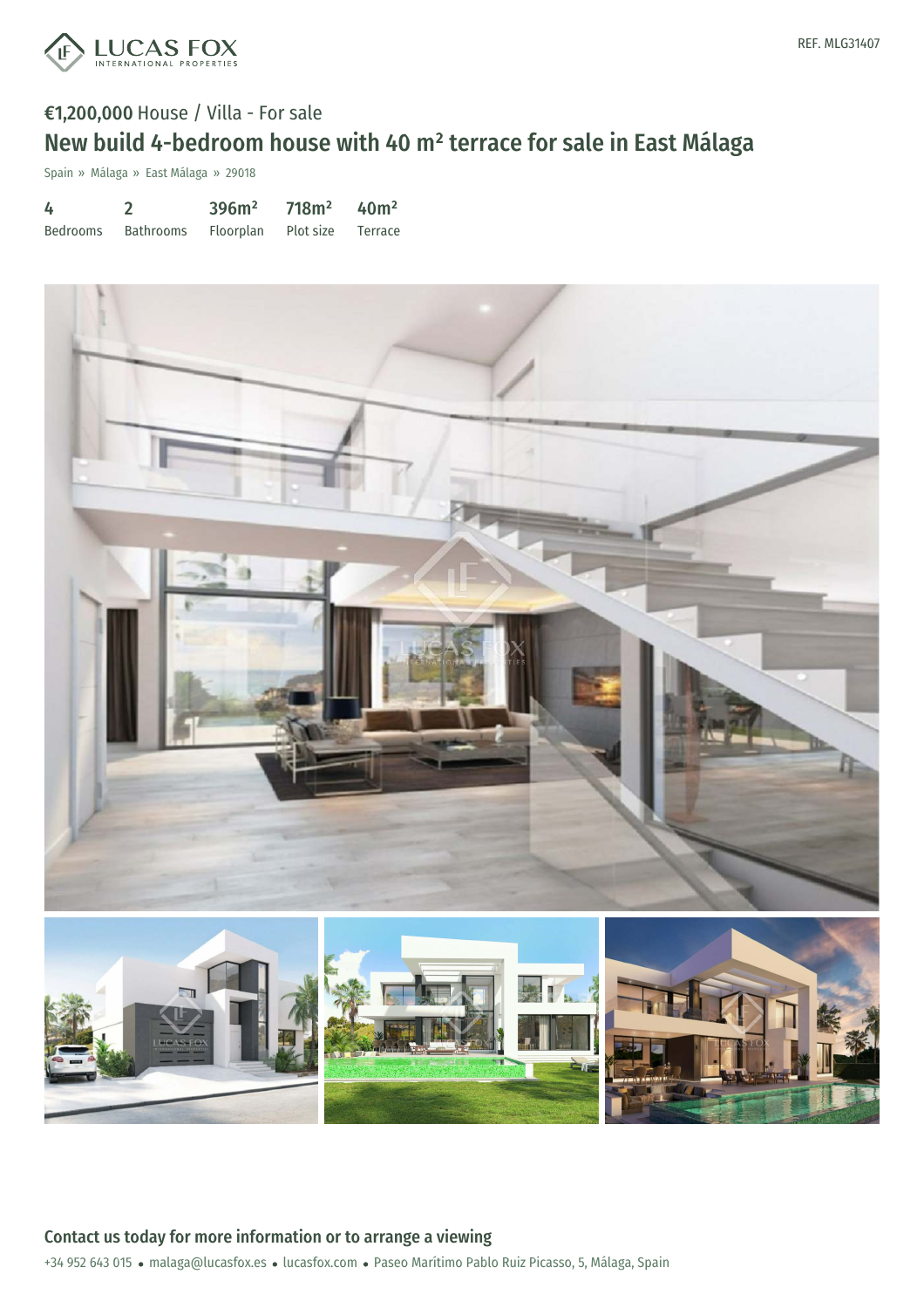

# €1,200,000 House / Villa - For sale New build 4-bedroom house with 40 m² terrace for sale in East Málaga

Spain » Málaga » East Málaga » 29018

| 4        |           | 396m <sup>2</sup> | 718m <sup>2</sup> | 40 <sup>m²</sup> |
|----------|-----------|-------------------|-------------------|------------------|
| Bedrooms | Bathrooms | Floorplan         | Plot size Terrace |                  |

#### **OVERVIEW**

### Impressive 4-bedroom villa with garden, pool and garage for sale in a privileged setting with magnificent views of the bay of Malaga.

This villa is located in the exclusive new development, Villas de Colinas del Limonar, located in the East Malaga area, very well-connected with the rest of the city and in a privileged natural environment.

This 4-bedroom villa stands out for its modern style of straight and angular lines, which play with volumes and create unique spaces. In addition, it benefits from abundant natural light and peace. The architecture features well-defined lines that denote elegance and modernity, and that give your home its own identity.

Apart from the bedrooms, we find a kitchen, dressing room, laundry room, multipurpose room, garage, terrace, solarium and porch.

It presents a simple and minimalist design and takes full advantage of the spaces.

This house is an example of avant-garde and distinction.



[lucasfox.com/go/mlg31407](https://www.lucasfox.com/go/mlg31407)

Sea views, Garden, Swimming pool, Private garage, Natural light, Modernist building, Double glazing, Exterior, Near international schools, Storage room, Views